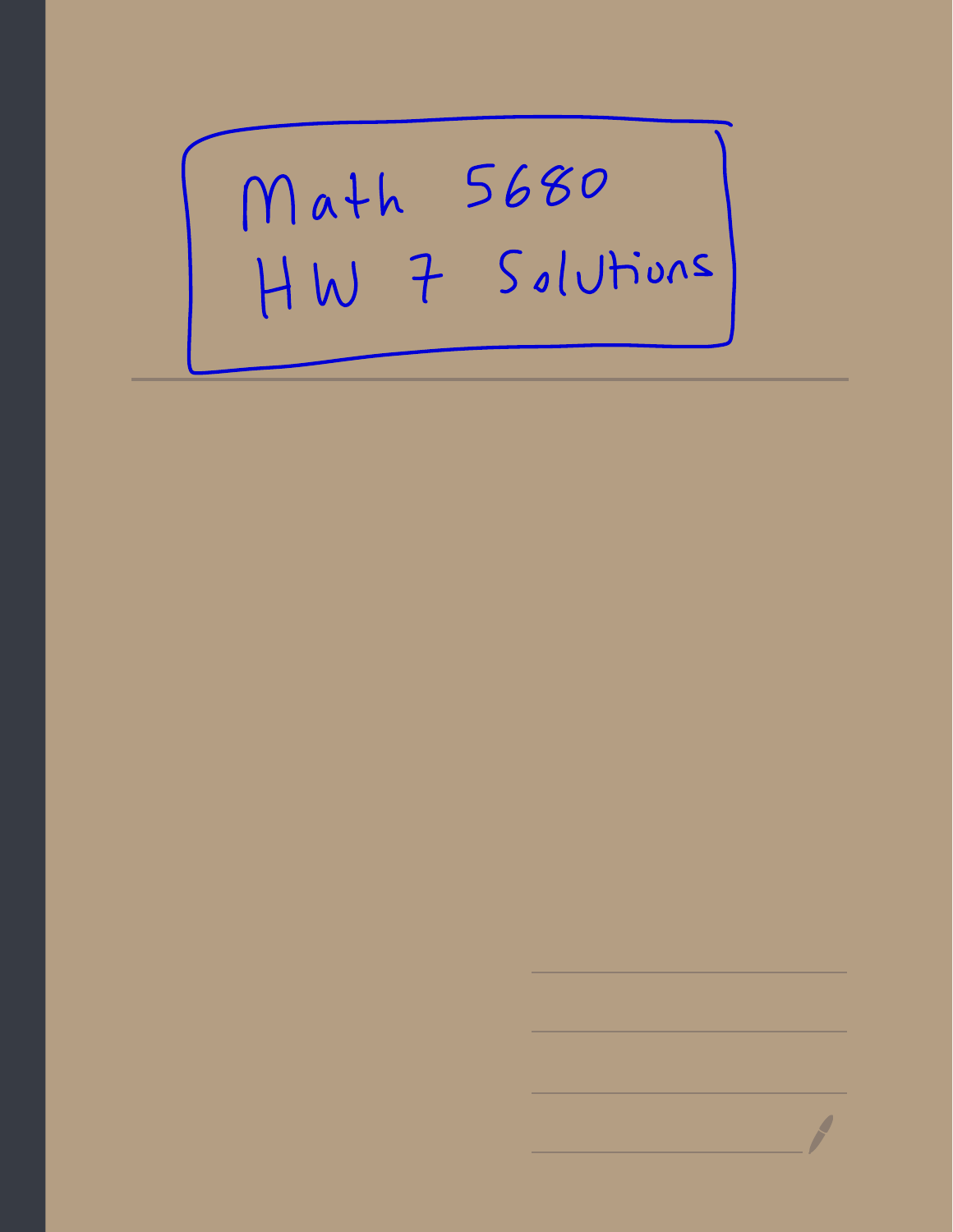① Let Zi ,  $z_2 \in A$ .  $A$ -  $\sim$ ,  $\begin{pmatrix} 1 & 1 \\ 1 & 1 \\ 1 & 1 \end{pmatrix}$  $\overline{z}$  ,  $Suppose that f$ ,  $i, a, a, b, b, c, o, A$ is analytic on <sup>A</sup> <sup>1</sup> <sup>I</sup>  $\sim$  , and the set of  $\sim$ and  $f'(z_i) \neq 0$ . i Suppose  $D=D(z_{2};r)$  $-$  D  $1$ s analytic on it<br>and  $f'(z_1) \neq 0$ .<br>Suppose  $D = D(z_2; r)$ <br>is contained in A. is contained in A. (1962) f- is not constant on  $\overline{\mathsf{D}}$  . Suppose that  $f(z) = c$ for all  $z \in D$ where <sup>c</sup> is <sup>a</sup> fixed complex number. Let  $f_c: A \to C$  be the constant function  $f_c(z)=c$  for all  $z\in A$ . Then f is also analytic on A and  $f(z)=c=f_{c}(z)$  for all zeD.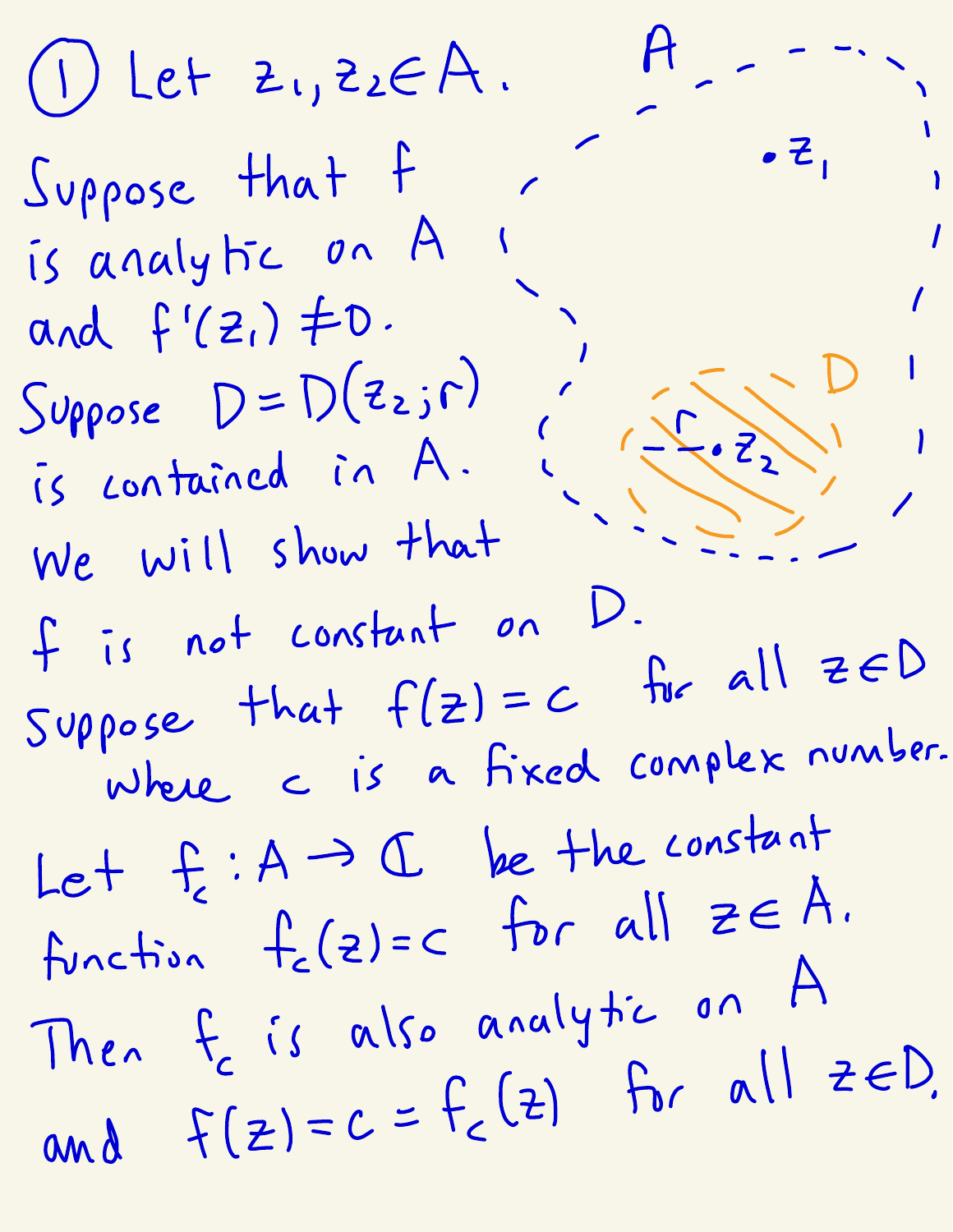By the identity theorem ,  $f(z) = f_c(z)$  for all zeA.  $= c$  for all  $\geq \epsilon A$ . Thus,  $f(z)$  =  $(z)=0$  for all  $z \in A$ . But then  $f'$ But then  $T^{\prime\prime}$   $\epsilon$ ,  $\epsilon$ ,  $\epsilon$ ,  $\epsilon$ ,  $\epsilon$ ,  $\epsilon$ ,  $\epsilon$ ,  $\epsilon$ ,  $\epsilon$ ,  $\epsilon$ ,  $\epsilon$ ,  $\epsilon$ ,  $\epsilon$ ,  $\epsilon$ ,  $\epsilon$ ,  $\epsilon$ ,  $\epsilon$ ,  $\epsilon$ ,  $\epsilon$ ,  $\epsilon$ ,  $\epsilon$ ,  $\epsilon$ ,  $\epsilon$ ,  $\epsilon$ ,  $\epsilon$ ,  $\epsilon$ ,  $\epsilon$ ,  $\epsilon$ ,  $\epsilon$ ,  $\epsilon$ ,  $\epsilon$ ,  $\epsilon$ ,  $\epsilon$ ,  $\epsilon$ f cannot be constant  $[h\omega\zeta]$ disc surrounding Zz in any contained in A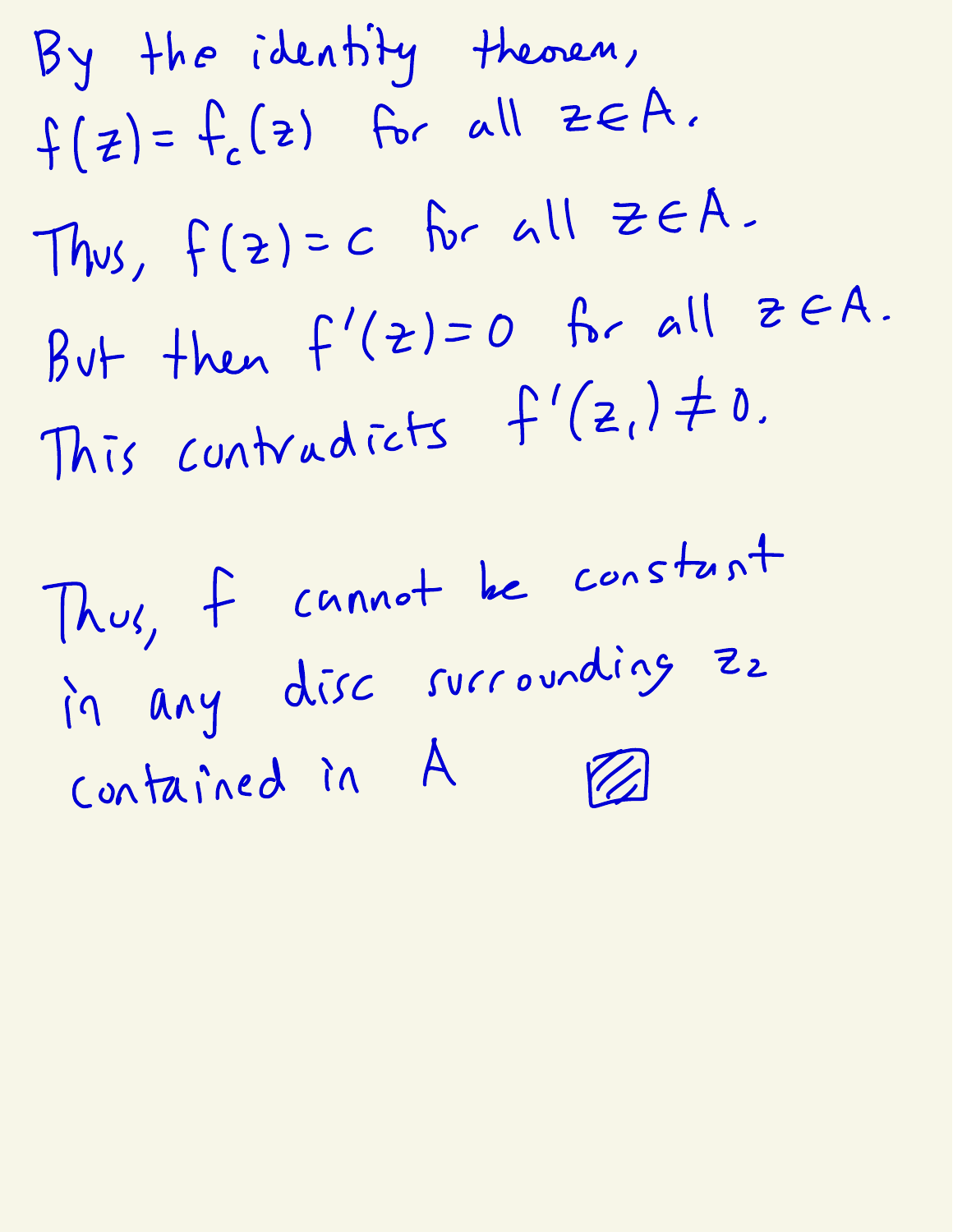$\odot$ =<br>-<br>/ -<br>/ -<br>/ - $Suppose$  that  $g: C \rightarrow C$ is an Il<br>entire function where  $g(z) = f(z)$  for all  $z \in U$ . Let  $h(z)=z$  for all  $z\in\mathbb{C}$ . Then for  $|z| < 1$  we have  $z \in U$ and thus  $g(z)=f(z)=z=h(z)$ .  $\int$  $\sigma$ g and h are analytic functions g and h are analytic them<br>all of  $\left[\begin{array}{c} \text{which is a region} \\ \text{which is a region} \end{array}\right]$ and are equal in the neighborhood  $D(0,1)=\{z \mid |z|<1\} \subseteq \mathbb{C}.$